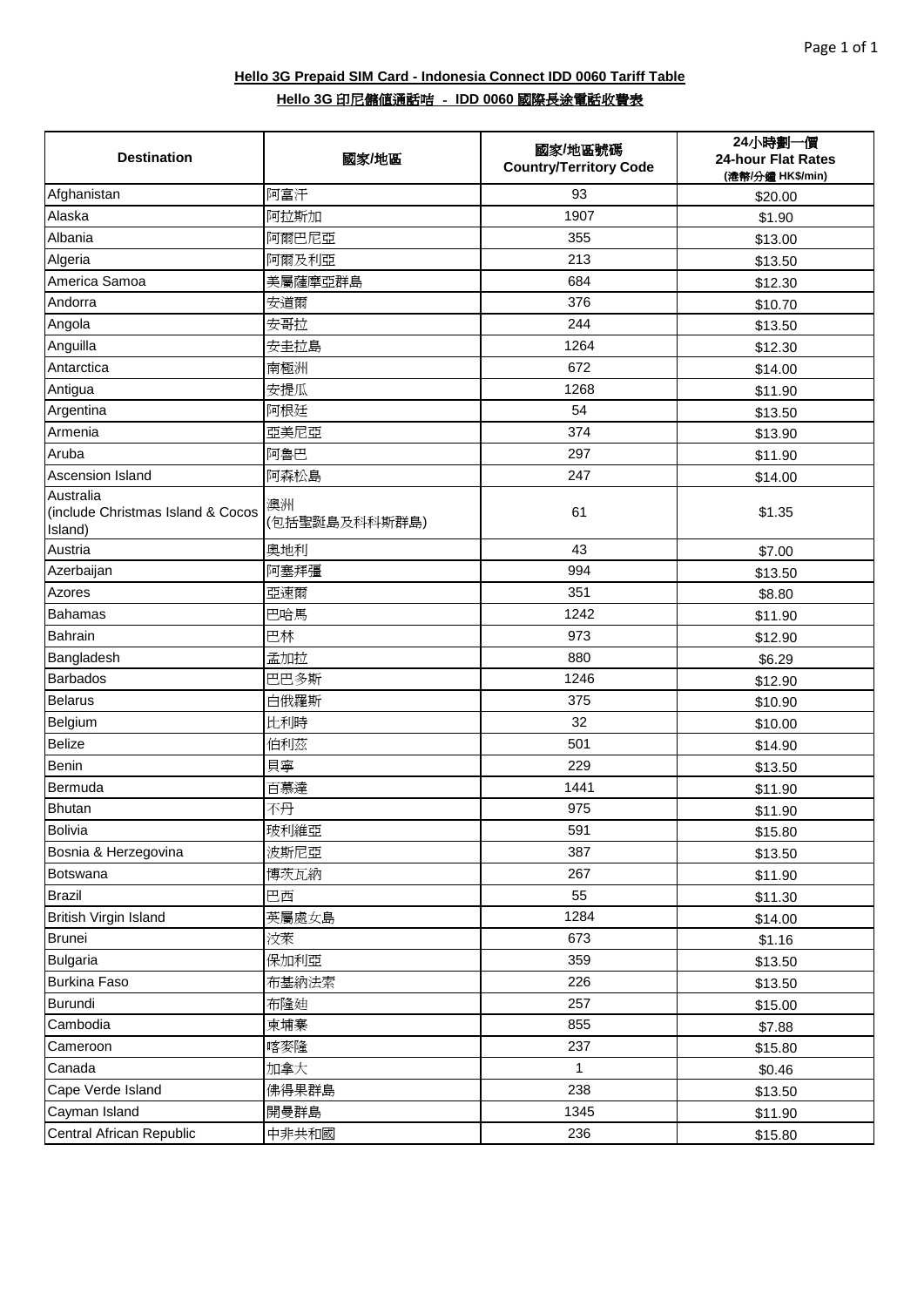| Chad                        | 乍得      | 235  | \$15.80 |
|-----------------------------|---------|------|---------|
| Chile                       | 智利      | 56   | \$13.50 |
| China (Mainland)            | 中國內地    | 86   | \$1.81  |
| Colombia                    | 哥倫比亞    | 57   | \$13.50 |
| Comoros                     | 科摩羅     | 269  | \$15.00 |
| Congo Democratic Republic   | 剛果民主共和國 | 243  | \$13.90 |
| Congo Republic              | 剛果      | 242  | \$14.90 |
| Cook Island                 | 科克群島    | 682  | \$12.30 |
| Costa Rica                  | 哥斯達黎加   | 506  | \$13.00 |
| Croatia                     | 克羅地亞    | 385  | \$13.50 |
| Cuba                        | 古巴      | 53   | \$14.30 |
| Cyprus                      | 塞浦路斯    | 357  | \$10.70 |
| Czech Republic              | 捷克共和國   | 420  | \$13.50 |
| Denmark                     | 丹麥      | 45   | \$4.49  |
| Diego Garcia                | 廸戈加西亞島  | 246  | \$15.80 |
| Djibouti                    | 吉布提     | 253  | \$15.80 |
| Dominica                    | 多明尼加    | 1767 | \$12.90 |
| Dominican Republic          | 多明尼加共和國 | 1809 | \$11.90 |
| <b>East Timor</b>           | 東帝汶     | 670  | \$10.50 |
| Ecuador                     | 厄瓜多爾    | 593  | \$15.80 |
| Egypt                       | 埃及      | 20   | \$17.90 |
| El Salvador                 | 薩爾瓦多    | 503  | \$13.50 |
| <b>Equatorial Guinea</b>    | 赤道畿內亞   | 240  | \$15.80 |
| Eritrea                     | 厄立特里亞   | 291  | \$15.80 |
| Estonia                     | 愛沙尼亞    | 372  | \$13.80 |
| Ethiopia                    | 埃塞俄比亞   | 251  | \$15.80 |
| <b>Falkland Island</b>      | 福克蘭群島   | 500  | \$14.00 |
| Faroe Island                | 法魯群島    | 298  | \$13.30 |
| Fiji                        | 斐濟      | 679  | \$12.00 |
| Finland                     | 芬蘭      | 358  | \$4.49  |
| France                      | 法國      | 33   | \$4.49  |
| French Guiana               | 法屬圭亞那   | 594  | \$15.80 |
| French Polynesia            | 法屬玻利尼西亞 | 689  | \$12.30 |
| French West Indies          | 法屬西印度   | 590  | \$15.80 |
| Gabon                       | 加蓬      | 241  | \$15.80 |
| Gambia                      | 剛比亞     | 220  | \$12.90 |
| Georgia                     | 格魯吉亞    | 995  | \$13.50 |
| Germany                     | 德國      | 49   | \$4.49  |
| Ghana                       | 加納      | 233  | \$14.00 |
| Gibraltar                   | 直布羅陀    | 350  | \$11.90 |
| <b>Global Network EMSAT</b> | 環球空間通訊  | 882  | \$40.00 |
| Greece                      | 希臘      | 30   | \$9.90  |
| Greenland                   | 格陵蘭     | 299  | \$13.30 |
| Grenada                     | 格林納達    | 1473 | \$12.90 |
| Guam                        | 關島      | 1671 | \$10.20 |
| Guatemala                   | 危地馬拉    | 502  | \$13.50 |
| Guinea Bissau               | 畿內亞比紹   | 245  | \$15.80 |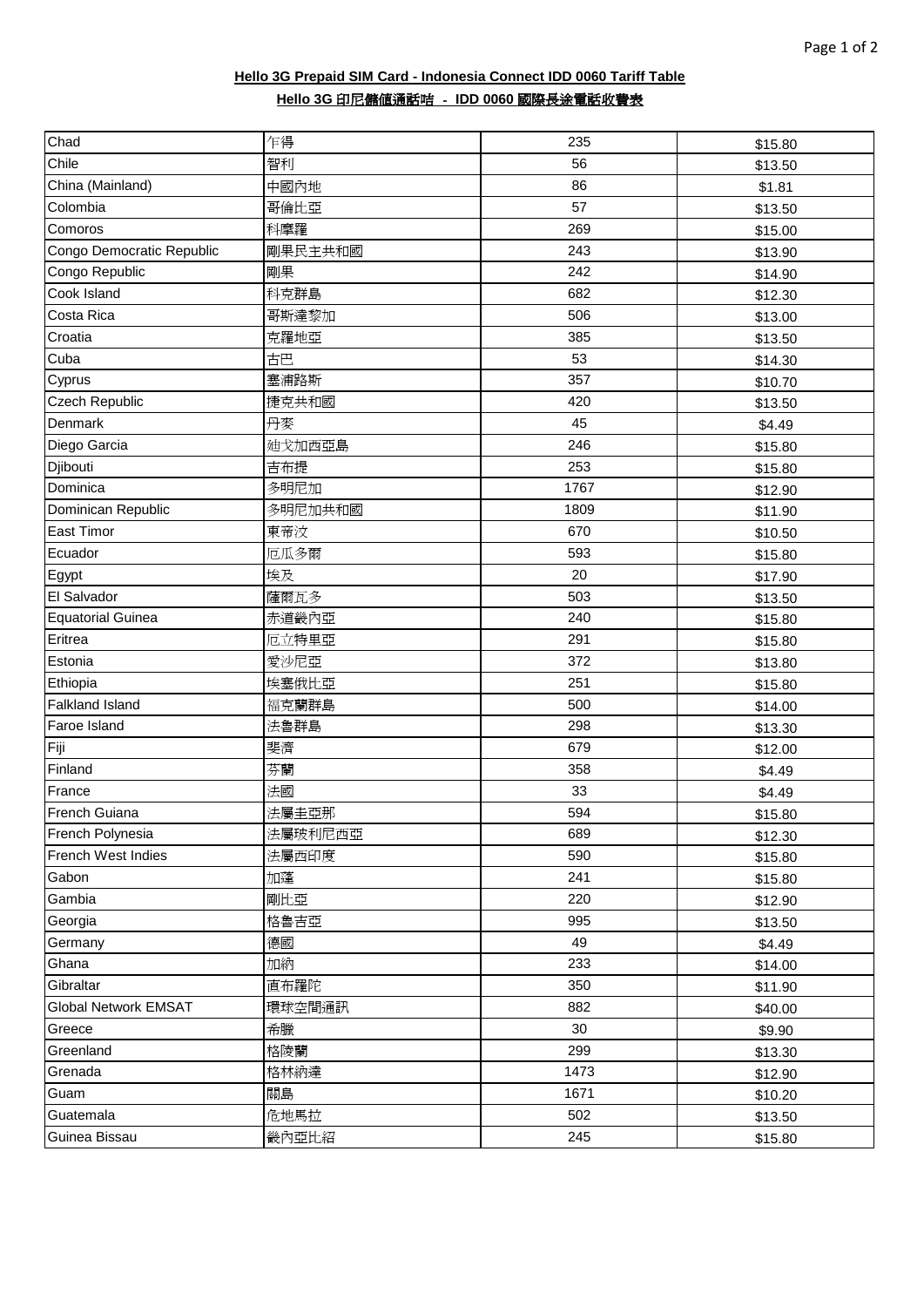| Guinea Republic                                   | 畿內亞共和國              | 224            | \$13.50 |
|---------------------------------------------------|---------------------|----------------|---------|
| Guyana                                            | 圭亞那                 | 592            | \$14.00 |
| Haiti                                             | 海地                  | 509            | \$14.30 |
| Hawaii                                            | 夏威夷                 | 1808           | \$1.90  |
| Honduras Republic                                 | 洪都拉斯                | 504            | \$13.50 |
| Hungary                                           | 匈牙利                 | 36             | \$8.90  |
| Iceland                                           | 冰島                  | 354            | \$11.90 |
| India                                             | 印度                  | 91             | \$0.15  |
| Indonesia - Jakarta (Landline)                    | 印尼 - 雅加達 (固網)       | 62             | \$0.12  |
| Indonesia - Surabaya (Landline)                   | 印尼 - 泗水 (固網)        | 62             | \$0.12  |
| Indonesia - Biltar (Landline)                     | 印尼 - 勿里達 (固網)       | 62             | \$0.30  |
| Indonesia - Malang (Landline)                     | 印尼 - 馬朗 (固網)        | 62             | \$0.30  |
| Indonesia - Other Cities (Landline)               | 印尼 - 其他地區 (固網)      | 62             | \$0.38  |
| Indonesia - Mobile (Telkomsel)                    | 印尼 - 手機 (Telkomsel) | 62             | \$0.27  |
| Indonesia - Mobile (Other Operator 印尼 - 手機 (其他網絡) |                     | 62             | \$0.60  |
| Inmarsat                                          | 國際海事衛星              | 870            | \$64.00 |
| Iran                                              | 伊朗                  | 98             | \$13.90 |
| Iraq                                              | 伊拉克                 | 964            | \$14.00 |
| Ireland                                           | 愛爾蘭                 | 353            | \$4.49  |
| <b>Iridium Satellite</b>                          | 銥衛星                 | 881            | \$21.00 |
| Israel                                            | 以色列                 | 972            | \$9.90  |
| Italy                                             | 意大利                 | 39             | \$4.49  |
| <b>Ivory Coast</b>                                | 象牙海岸                | 225            | \$15.80 |
| Jamaica                                           | 牙買加                 | 1876           | \$13.40 |
| Japan                                             | 日本                  | 81             | \$0.88  |
| Jordan                                            | 約旦                  | 962            | \$14.00 |
| Kazakhstan                                        | 哈薩克                 | $\overline{7}$ | \$9.90  |
| Kenya                                             | 肯雅                  | 254            | \$14.00 |
| Kiribati                                          | 斯里巴斯                | 686            | \$12.30 |
| Korea DPR (North)                                 | 北韓                  | 850            | \$7.90  |
| Kuwait                                            | 科威特                 | 965            | \$1.60  |
| Kyrgyzstan                                        | 吉爾吉斯                | 996            | \$13.90 |
| Laos                                              | 老撾                  | 856            | \$7.90  |
| Latvia                                            | 拉脫維亞                | 371            | \$13.50 |
| Lebanon                                           | 黎巴嫩                 | 961            | \$14.00 |
| Lesotho                                           | 萊索托                 | 266            | \$11.90 |
| Liberia                                           | 利比里亞                | 231            | \$15.80 |
| Libya                                             | 利比亞                 | 218            | \$13.50 |
| Liechtenstein                                     | 列支敦士登               | 423            | \$7.90  |
| Lithuania                                         | 立陶宛                 | 370            | \$13.50 |
| Luxembourg                                        | 盧森堡                 | 352            | \$10.00 |
| Macau                                             | 澳門                  | 853            | \$1.99  |
| Macedonia                                         | 馬其頓                 | 389            | \$13.50 |
| Madagascar                                        | 馬達加斯加               | 261            | \$15.00 |
| Madeira                                           | 馬德拉                 | 351            | \$12.50 |
| Malawi                                            | 馬拉維                 | 265            | \$11.90 |
| Malaysia                                          | 馬來西亞                | 60             | \$0.24  |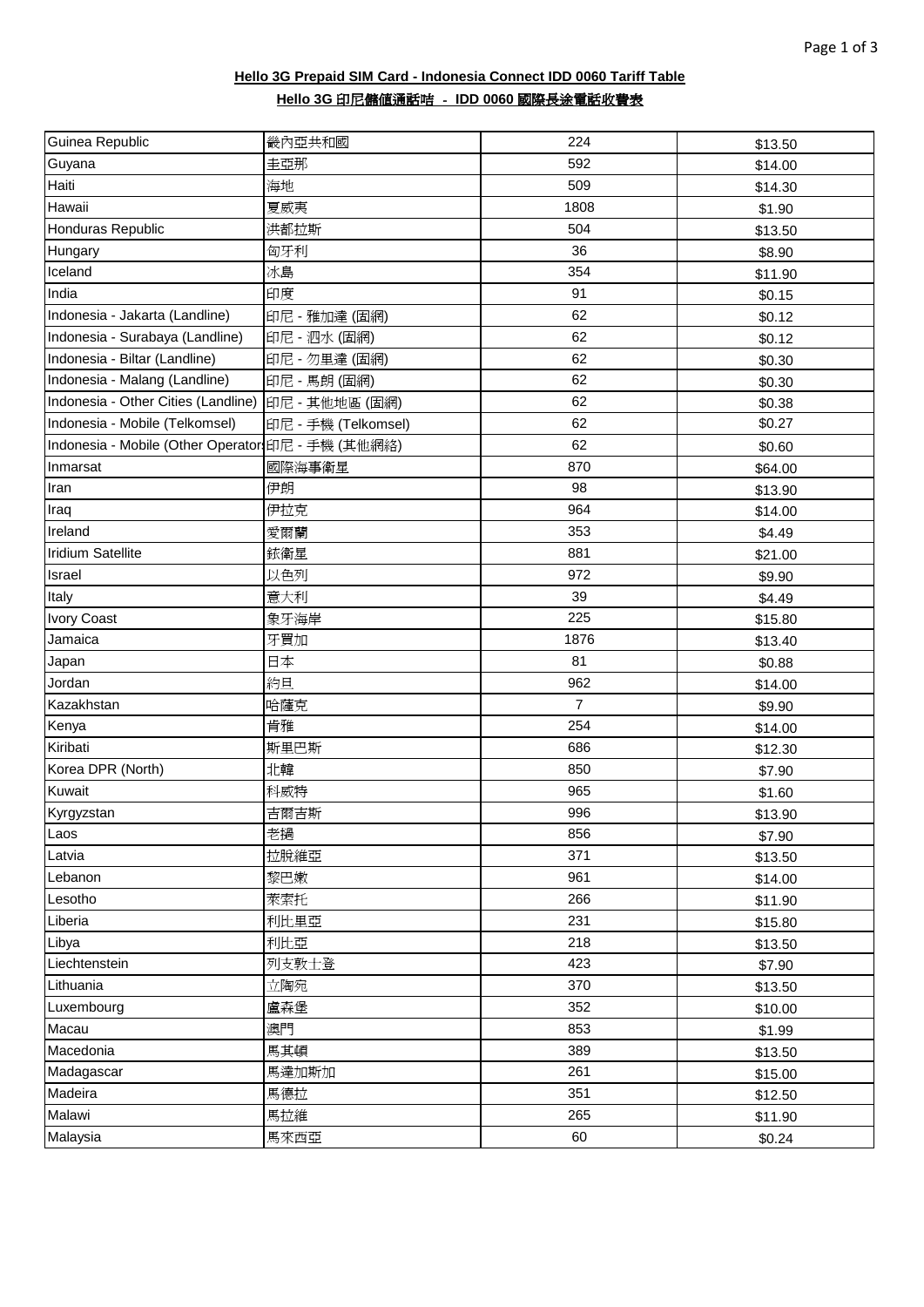| Maldive Island              | 馬爾代夫     | 960            | \$12.00 |
|-----------------------------|----------|----------------|---------|
| Mali                        | 馬里       | 223            | \$15.80 |
| Malta                       | 馬爾他      | 356            | \$13.50 |
| Mariana Island              | 馬里亞納群島   | 1670           | \$10.90 |
| <b>Marshall Island</b>      | 馬紹爾群島    | 692            | \$11.90 |
| Mauritania                  | 毛里塔尼亞    | 222            | \$12.90 |
| <b>Mauritius</b>            | 毛里求斯     | 230            | \$14.00 |
| Mayotte                     | 馬約特      | 269            | \$15.00 |
| Mexico                      | 墨西哥      | 52             | \$13.50 |
| Micronesia                  | 密克羅尼西亞   | 691            | \$12.00 |
| Moldova                     | 摩爾達維亞    | 373            | \$15.80 |
| Monaco                      | 摩納哥      | 377            | \$10.70 |
| Mongolia                    | 蒙古       | 976            | \$7.90  |
| Montserrat                  | 蒙特塞拉特    | 1664           | \$12.90 |
| Morocco                     | 摩洛哥      | 212            | \$13.50 |
| Mozambique                  | 莫桑比克     | 258            | \$13.50 |
| Myanmar (Burma)             | 緬甸       | 95             | \$7.90  |
| Namibia                     | 納米比亞     | 264            | \$13.00 |
| Nauru                       | 那魯       | 674            | \$12.30 |
| Nepal                       | 尼泊爾      | 977            | \$2.86  |
| Netherlands                 | 荷蘭       | 31             | \$4.49  |
| <b>Netherlands Antilles</b> | 荷屬安的列斯群島 | 599            | \$14.00 |
| New Caledonia               | 新喀里多尼亞   | 687            | \$12.30 |
| New Zealand                 | 紐西蘭      | 64             | \$3.29  |
| Nicaragua                   | 尼加拉瓜     | 505            | \$13.50 |
| Niger                       | 尼日爾      | 227            | \$15.30 |
| Nigeria                     | 尼日利亞     | 234            | \$14.00 |
| Niue Island                 | 紐埃       | 683            | \$12.30 |
| Norfolk Island              | 諾福克島     | 672            | \$12.30 |
| Norway                      | 挪威       | 47             | \$4.49  |
| Oman                        | 阿曼       | 968            | \$14.00 |
| Pakistan                    | 巴基斯坦     | 92             | \$1.40  |
| Palau                       | 帕勞       | 680            | \$12.30 |
| Palestine                   | 巴勒斯坦     | 970            | \$12.00 |
| Panama                      | 巴拿馬      | 507            | \$13.90 |
| Papua New Guinea            | 巴布亞新磯內亞  | 675            | \$10.90 |
| Paraguay                    | 巴拉圭      | 595            | \$15.80 |
| Peru                        | 秘魯       | 51             | \$13.90 |
| Philippines                 | 菲律賓      | 63             | \$1.69  |
| Poland                      | 波蘭       | 48             | \$13.50 |
| Portugal                    | 葡萄牙      | 351            | \$8.90  |
| Puerto Rico                 | 波多黎各     | 1787           | \$11.90 |
| Qatar                       | 卡塔爾      | 974            | \$14.00 |
| Reunion                     | 留尼汪島     | 262            | \$15.00 |
| Romania                     | 羅馬尼亞     | 40             | \$13.50 |
| <b>Russian Federation</b>   | 俄羅斯聯邦    | $\overline{7}$ | \$9.90  |
| Rwanda Republic             | 盧旺達      | 250            | \$15.80 |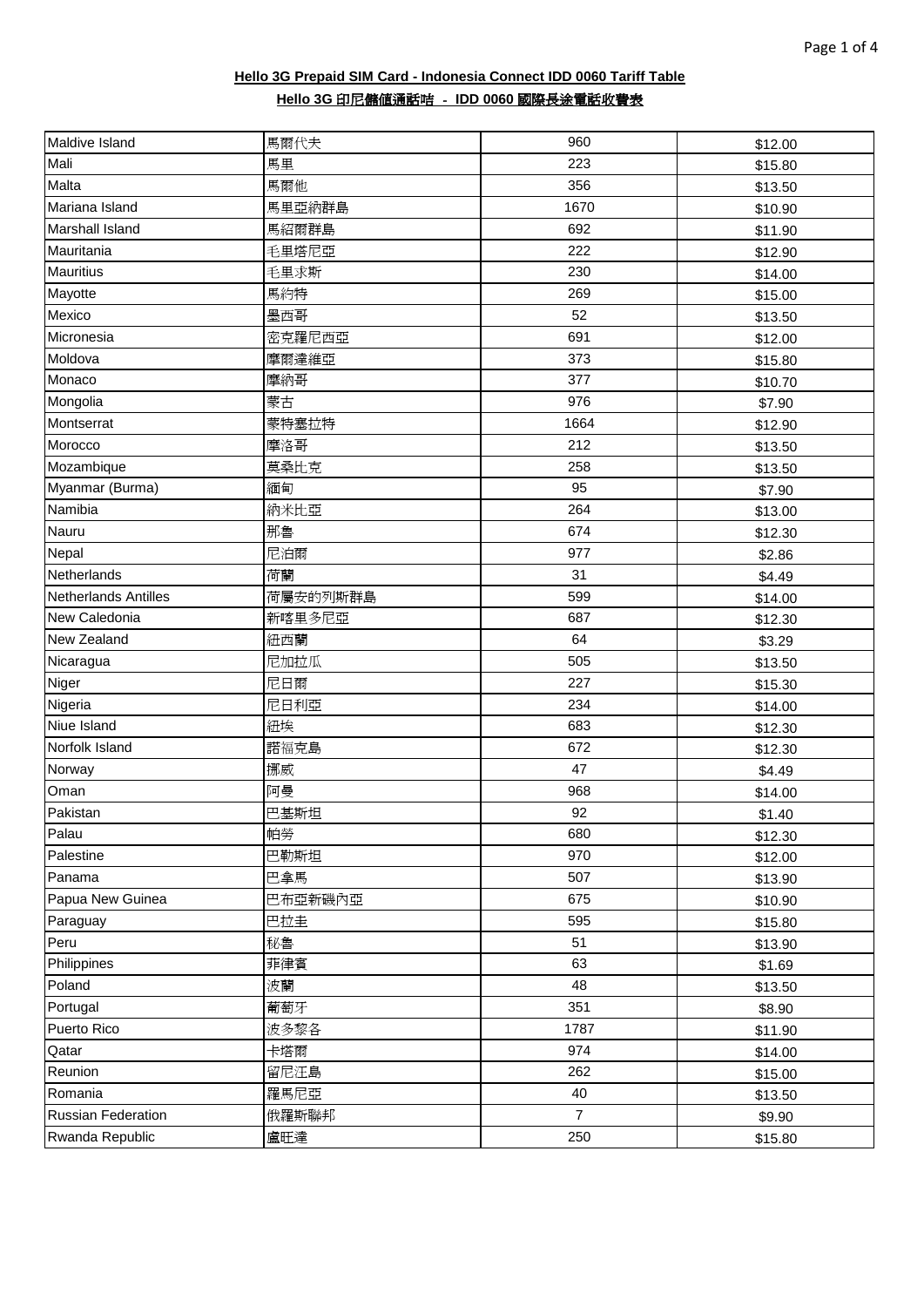| San Marino                      | 聖馬力諾          | 378            | \$10.90 |
|---------------------------------|---------------|----------------|---------|
| Sao Tome & Principe             | 聖多美和普林西比      | 239            | \$15.80 |
| Saudi Arabia                    | 沙地亞拉伯         | 966            | \$1.60  |
| Senegal                         | 塞內加爾          | 221            | \$15.80 |
| Seychelles                      | 塞舌耳           | 248            | \$14.00 |
| Sierra Leone                    | 塞拉利昂          | 232            | \$14.00 |
| Singapore                       | 新加坡           | 65             | \$0.46  |
| Slovak Republic                 | 斯洛伐克共和國       | 421            | \$15.80 |
| Slovenia                        | 斯洛文尼亞         | 386            | \$13.50 |
| Solomon Island                  | 所羅門群島         | 677            | \$12.30 |
| Somali Republic                 | 索馬里           | 252            | \$15.80 |
| South Africa                    | 南非            | 27             | \$10.00 |
| South Korea                     | 南韓            | 82             | \$0.24  |
| Spain (include Balearic Island) | 西班牙(包括巴利亞利群島) | 34             | \$4.49  |
| Sri Lanka                       | 斯里蘭卡          | 94             | \$1.81  |
| St Helena                       | 聖赫利納          | 290            | \$14.00 |
| St Kitts & Nevis                | 聖吉提斯和尼夫斯      | 1869           | \$14.00 |
| St Lucia                        | 聖盧西亞          | 1758           | \$13.90 |
| St Pierre & Miquelon            | 聖皮埃爾島和密克隆島    | 508            | \$10.90 |
| St Vincent & the Grenadines     | 聖芬生和格林納達群島    | 1784           | \$12.90 |
| Sudan                           | 蘇丹            | 249            | \$14.40 |
| Suriname                        | 蘇利南           | 597            | \$15.80 |
| Swaziland                       | 斯威士蘭          | 268            | \$12.90 |
| Sweden                          | 瑞典            | 46             | \$4.49  |
| Switzerland                     | 瑞士            | 41             | \$4.49  |
| Syria                           | 敍利亞           | 963            | \$14.00 |
| Taiwan                          | 台灣            | 886            | \$0.88  |
| Tajikistan                      | 塔吉克           | 992            | \$14.90 |
| Tanzania                        | 坦桑尼亞          | 255            | \$14.00 |
| <b>Tatarstan</b>                | 韃靼斯坦          | $\overline{7}$ | \$9.90  |
| Thailand                        | 泰國            | 66             | \$1.22  |
| Togo                            | 多哥            | 228            | \$15.80 |
| Tokelau                         | 托克勞           | 690            | \$12.00 |
| Tonga                           | 東加            | 676            | \$10.00 |
| Trinidad & Tobago               | 千里達和多巴哥       | 1868           | \$13.40 |
| Tunisia                         | 突尼西亞          | 216            | \$13.50 |
| Turkey                          | 土耳其           | 90             | \$10.90 |
| Turkmenistan                    | 土庫曼斯坦         | 993            | \$15.80 |
| Turks & Caicos Island           | 科克斯和凱科斯群島     | 1649           | \$12.90 |
| Tuvalu                          | 吐瓦魯           | 688            | \$12.30 |
| Uganda                          | 烏干達           | 256            | \$11.90 |
| UK                              | 英國            | 44             | \$1.35  |
| Ukraine                         | 烏克蘭           | 380            | \$10.90 |
| <b>United Arab Emirates</b>     | 阿拉伯聯合酋長國      | 971            | \$2.23  |
| Uruguay                         | 烏拉圭           | 598            | \$15.80 |
| <b>USA</b>                      | 美國            | $\mathbf{1}$   | \$0.46  |
| Uzbekistan                      | 鳥茲別克          | 998            | \$14.40 |